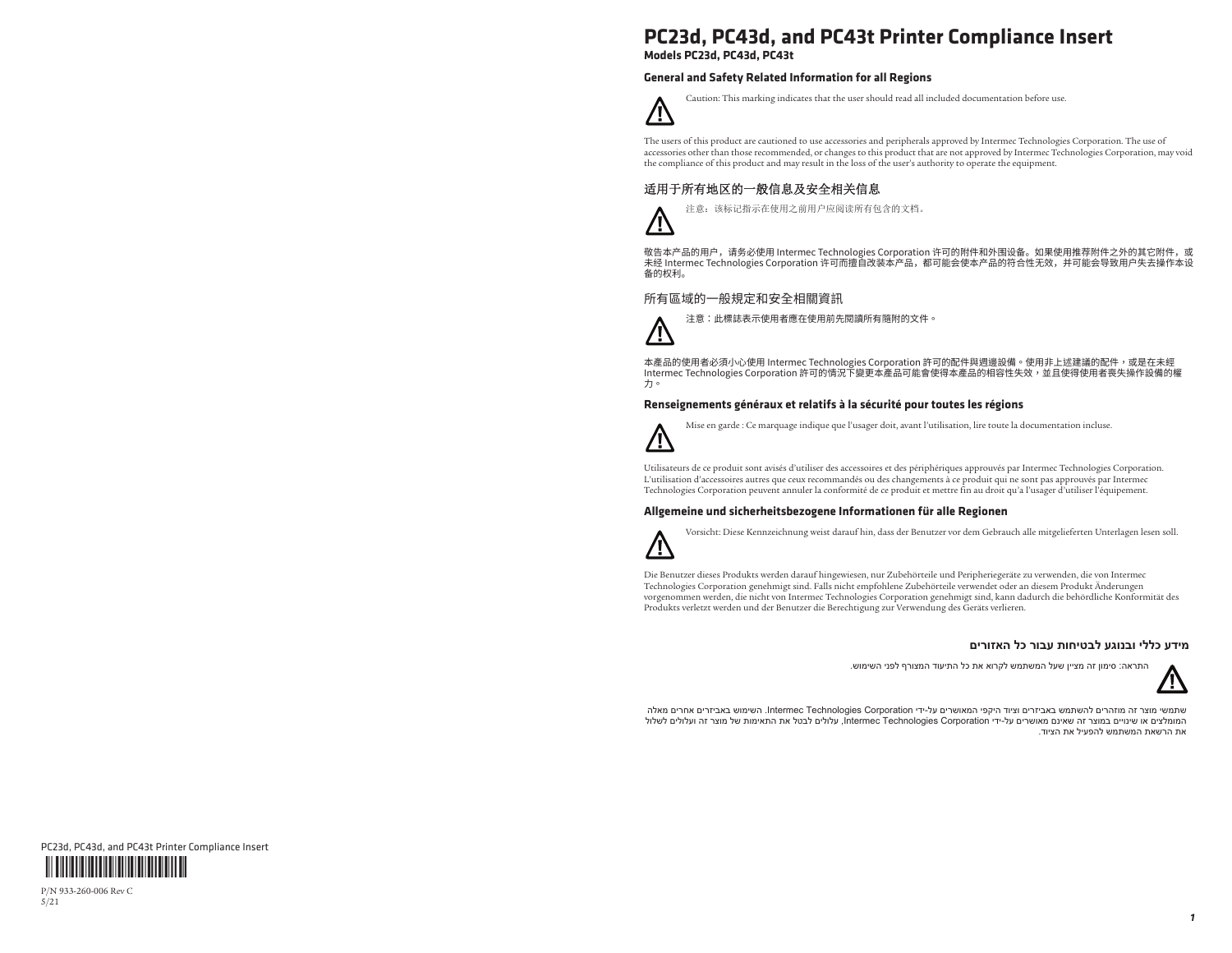### 전 지역 일반 정보와 안전 관련 정보



Intermec Technologies Corporation 에서 승인한 부속품 및 주변 기기를 사용하는 본 제품의 사용자는 주의를 기울여야 합니다. 권장 되지 않은 부속품을 사용하거나 Intermec Technologies Corporation 의 승인 없이 본 제품을 변경할 경우, 본 제품의 보증이 무효화 되거나 장비 조작에 대한 사용자의 권한이 박탈될 수 있습니다.

#### **Informações gerais e de segurança para todas as regiões**



Cuidado: Esta identificação indica que o usuário deve ler toda a documentação fornecida antes do uso.

Os usuários deste produto devem usar acessórios e periféricos aprovados pela Intermec Technologies Corporation. Usar acessórios não recomendados, ou fazer alterações neste produto não aprovadas pela Intermec Technologies Corporation, poderá anular a conformidade deste produto e resultar na perda da permissão do usuário de utilizar o equipamento.



#### **Informações sobre Regulamentação**

Este equipamento não tem direito à proteção contra interferência prejudicial e não pode causar interferência em sistemas devidamente autorizados.

Para maiores informações, consulte o site da ANATEL: **www.anatel.gov.br**.

#### Общая информация и информация о безопасности для всех регионов



Осторожно: Эта пометка означает, что пользователь должен прочитать всю прилагаемую документацию, прежде чем начинать работу.

Пользователи этого продукта предупреждаются, что они должны использовать принадлежности и периферийные устройства, утвержденные Intermec Technologies Corporation. Использование принадлежностей, не являющихся рекомендованными, или внесение в этот продукт изменений, не утвержденных Intermec Technologies Corporation, может сделать продукт не соответствующим требованиям и привести к утрате пользователем права работать с данным оборудованием.

#### **Información general y relacionada con la seguridad para todas las regiones**



Precaución: Esta marca indica que el usuario debe leer toda la documentación incluida antes del uso.

Se advierte a los usuarios de este producto que usen accesorios y periféricos aprobados por Intermec Technologies Corporation. El uso de accesorios aparte de los recomendados, o los cambios a este producto que no estén aprobados por Intermec Technologies Corporation, pueden anular el cumplimiento de este producto y ocasionar la pérdida de la autorización del usuario para operar el equipo. PC23d:

Consumo de energia: 25.45 Wh Consumo de energia en modo de espera: 0.37 Wh PC43d and PC43t: Consumo de energia: 42.01 Wh Consumo de energia en modo de espera: 0.41 Wh

#### **EMC and RF Information for North and South America**

#### **FCC Digital Emissions Compliance**

This device complies with part 15 of the FCC Rules. Operation is subject to the following two conditions: (1) this device may not cause harmful interference, and (2) this device must accept any interference received, including interference that may cause undesired operation. This equipment has been tested and found to comply with the limits for a Class A digital device, pursuant to part 15 of the FCC Rules. These limits are designed to provide reasonable protection against harmful interference when the equipment is operated in a commercial environment. This equipment generates, uses, and can radiate radio frequency energy and, if not installed and used in accordance with the instruction manual, may cause harmful interference to radio communications. Operation of this equipment in a residential area is likely to cause harmful interference in which case the user will be required to correct the interference at their own expense.



The products described herein comply with the requirements of the ENERGY STAR®. As an ENERGY STAR® Partner, Intermec technologies has determined that this product meets the ENERGY STAR® guidelines for energy efficiency. For more information on the ENERGY STAR® program, see www.energystar.gov.

Note: the ENERGY STAR® does not represent EPA endorsement of any product or service.

#### **Canadian Digital Apparatus Compliance**

This Class A digital apparatus meets all requirements of the Canadian Interference-Causing Equipment Regulations.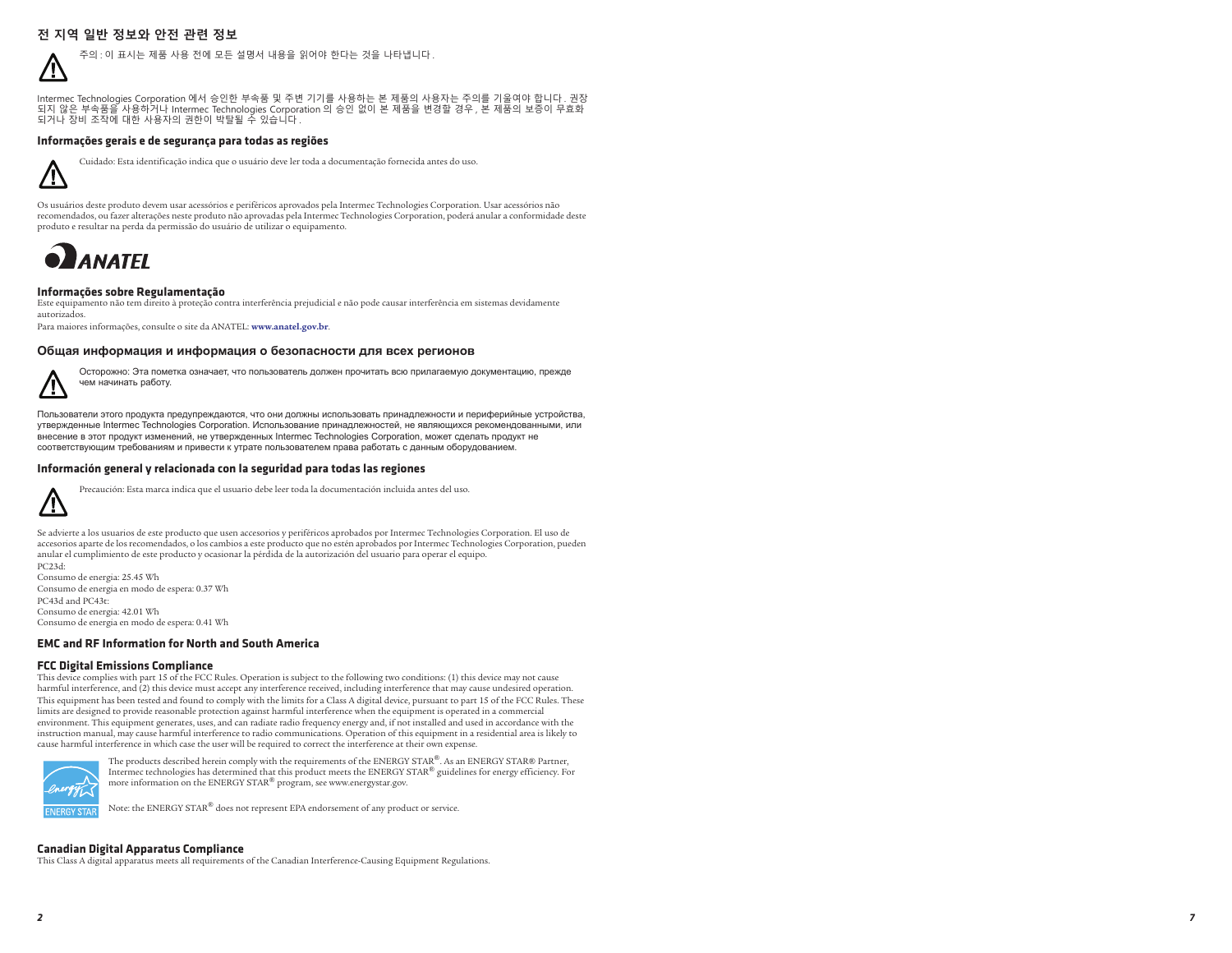### **מידע לגבי תאימות אלקטרו-מגנטית (EMC (ותדרי רדיו (RF (עבור כל יתר האזורים**

### **EN 55032 / CISPR 32 תאימות**

אזהרה: זהו מוצר A Class. בסביבה ביתית מוצר זה עלול לגרום להפרעות רדיו; במקרה זה, המשתמש עשוי להידרש לנקוט אמצעים הולמים.



#### **הצהרת חשיפה לקרינה של**

מוצר זה עונה על הנחיות החשיפה לתדר רדיו (RF(, בעת השימוש עם אביזרי Intermec המצורפים למוצר זה או מתוכננים עבורו. שימוש באביזרים אחרים עשוי שלא להבטיח תאימות עם ההנחיות לחשיפה לתדר רדיו. בעת התקנה ושימוש במוצר זה, יש לשמור על מרחק של 20 ס"מ בין הגוף או הראש של המשתמש או של אדם העומד בקרבת מקום לבין האנטנה. אין לגעת באנטנה בזמן פעולת המשדר.

### 다른 지역 EMC 및 RF 정보

### EN 55032/CISPR 32 준수



경고 : A 급 기기 ( 업무용 방송통신기기 ): 이 기기는 업무용 (A 급 ) 으로 전자파적합등록을 한 기기이오니 판매자 또는 사용 ञ्चल संघालय ने अपना करने का अपना प्रविधान करने हो। यह वो पान के अपना के अपना के अपना के साथ स्थान के साथ स्थान

**선택 802.11b/g/n 무선 또는 선택적 RFID 리더의 구성을 위한 복사 노출 설명서**<br>본 제품과 함께 사용할 수 있도록 공급되거나 지정된 Intermec 부속품과 함께 사용할 경우 본 제품은 RF 노출 지침 사항을 준수합니<br>다. 다른 부속품과 사용할 경우 RF 노출 지침 사항에 대한 준수가 보장되지 못할 수도 있습니다. Intermec PC23d/PC43d/PC43t 프린 터를 설치할 때, 사용자 또는 주위 사람의 신체 부위 또는 머리 및 프린터 안테나로부터 20cm (8 인치) 의 거리를 반드시 유지해야  $\ddot{\text{a}}$  the set of  $\ddot{\text{b}}$  and  $\ddot{\text{c}}$  and  $\ddot{\text{c}}$  and  $\ddot{\text{c}}$  and  $\ddot{\text{c}}$  and  $\ddot{\text{c}}$  and  $\ddot{\text{c}}$  and  $\ddot{\text{c}}$  and  $\ddot{\text{c}}$  and  $\ddot{\text{c}}$  and  $\ddot{\text{c}}$  and  $\ddot{\text{c}}$  and  $\ddot{\text{c}}$  and  $\ddot$ 

#### $M$ нформация о ЭМС и ВЧ для всех других регионов

#### $Co$ <sup>O</sup>TBeтствие EN 55032/CISPR 32



Предупреждение: Это продукт класса А. В бытовых условиях этот продукт может вызывать радиопомехи, и в этом случае пользователю может понадобиться принять соответствующие меры

#### $\bm{s}$ вление о соответствии требованиям в отношении ВЧ излучения для конфигураций с дополнительной рацией стандарта 802.11b/g/n, или с дополнительным считывателем **RFID**

Данный продукт, при использовании с поставляемыми или предназначенными для него принадлежностями производства Intermec, удовлетворяет нормативам Федеральной комиссии США по связи на воздействие высокочастотных полей (RF). При использовании других принадлежностей соответствие нормативам RF не гарантируется. При установке и использовании принтера Intermec PC23d/PC43d/PC43t между любой частью тела или головой пользователя или находящихся поблизости людей и антенной принтера должно поддерживаться безопасное расстояние 20 см. Во время работы передатчика прикасаться к антенне нельзя.

### **Tüm Diğer Bölgeler için EMC ve RF Bilgileri**

#### **EN 55032 / CISPR 32 ile Uyumluluk**



Uyarı: Bu A Sınıfı bir üründür. Bu ürün, iç mekanda kullanıcının uygun tedbirleri almasını gerektirebilecek radyo parazitine neden olabilir.

#### **İsteğe Bağlı 802.11b/g/n Radyo veya İsteğe Bağlı RFID Okuyucu Yapılandırmaları için Radyasyona Maruz Kalma Bildirimi**

Bu ürün, kendisiyle birlikte verilen veya kendisi için belirlenmiş olan Intermec aksesuarları ile kullanıldığında radyo frekansına maruz kalma yönetmeliklerinin gerekliliklerini karşılamaktadır. Diğer aksesuarların kullanılması durumunda radyo frekansına maruz kalma yönetmeliklerine uygun olmayan sonuçlar ortaya çıkabilir. Intermec PC23d/PC43d/PC43t yazıçıyı kurarken ve kullanırken, kullanıcının veya yakındaki kişilerin vücudu veya başıyla yazıcı anteni arasında 20-cm (8-inç) geçiş mesafesi bırakılmalıdır. Antene verici işlemi sırasında dokunulmamalıdır.

#### **RF Radiation Exposure Information**

#### Radiation Exposure Statement for Configurations With Optional 802.11b/g/n Radio or Optional RFID Reader

This equipment complies with FCC and Canada RSS-102 radiation exposure limits set forth for an uncontrolled environment. End users must follow the specific operating instructions for satisfying RF exposure compliance. Please follow operation instructions as documented for this product.

This product meets the RF exposure guidelines when used with the Intermec accessories supplied or designated for this product. Use of other accessories may not ensure compliance with RF exposure guidelines. When installing and using the Intermec PC23d/PC43d/PC43t printer, a 20 cm (8 inch) passing distance must be maintained from the body or head of the user or nearby persons and the printer antenna. The antenna must not be touched during transmitter operation.

#### **Informations de CEM et de RF pour l'Amérique du Nord et du Sud**

#### **Conformité aux normes canadiennes sur les appareils numériques**

Cet appareil numérique de la classe A respecte toutes les exigences du Réglement sur le matériel brouilleur du Canada.

#### **Informations sur l'exposition aux radiations RF**

#### Énoncé sur l'exposition aux radiations pour les configurations avec la radio 802.11b/g/n en option ou le lecteur IDRF en option

Cet appareil est conforme aux limites d'exposition aux radiations du FCC des États-Unis et la norme RSS-102 canadienne pour un environnement non contrôlé. Les utilisateurs finaux doivent suivre les modes d'emploi spécifiques afin de respecter les directives sur l'exposition aux RF. Veuillez suivre le mode d'emploi dans la documentation accompagnant ce produit.

Ce produit est conforme aux directives sur l'exposition aux RF lorsqu'il est utilisé avec les accessoires Intermec fournis ou conçus pour ce produit. L'utilisation d'autres accessoires peut ne pas garantir la conformité aux directives sur l'exposition aux RF. Lorsque vous installez et utilisez l'imprimante PC23d/PC43d/PC43t Intermec, une distance de passage de 20 cm doit être respectée depuis le corps ou la tête de l'utilisateur ou des personnes à proximité et l'antenne. Il ne faut pas toucher à l'antenne pendant le fonctionnement de l'émetteur.

#### **Informações sobre EMC e RF para América do Sul e América do Norte**

#### **Informações sobre exposição à radiação RF**

#### Declaração de exposição à radiação por configurações com radio 802,11b/g/n opcional ou leitor RFID opcional

Este equipamento está em conformidade com os limites de radiação estabelecidos pelo FCC e RSS-102 do Canadá para um ambiente não controlado. Os usuários finais devem seguir as instruções operacionais específicas para responder aos critérios de conformidade com a exposição à RF. Siga as instruções operacionais como informadas para esse produto.

Este produto atende às diretrizes de exposição à RF quando utilizado com os acessórios Intermec fornecidos ou destinados a este produto. O uso de outros acessórios pode resultar em não conformidade com as diretrizes de exposição à RF. Ao instalar e utilizar a impressora Intermec PC23d/PC43d/PC43t, deixe uma distância de de 20-cm entre a cabeça ou o corpo do usuário ou das pessoas próximas e a antena da impressora. Não encoste na antena quando o transmissor estiver funcionando.

#### **Informations de CEM et de RF pour l'Amérique du Nord et du Sud**

#### **Información de exposición a la radiación RF**

#### Declaración de exposición a la radiación para configuraciones con radio opcional 802.11b/g/n o lector opcional RFID

Este equipo cumple con los límites de exposición a la radiación de la FCC y Canadá RSS-102 estipulados para un ambiente sin control. Los usuarios finales deben seguir las instrucciones operativas específicas para satisfacer el cumplimiento de la exposición a RF. Siga las instrucciones operativas como se documentan para este producto.

Este producto cumple con las pautas de exposición de RF al utilizarse con los accesorios Intermec suministrados o designados para este producto. El uso de otros accesorios puede no asegurar el cumplimiento con las pautas de exposición de RF. Al instalar y usar la impresora Intermec PC23d/PC43d/PC43t, debe mantenerse una distancia de paso de 20 cm del cuerpo o la cabeza del usuario o de personas cercanas y la antena de la impresora. No debe tocarse la antena durante la operación del transmisor.

#### **EMC and RF Information for all Other Regions**

#### **EMC Information**



Warning: This is a Class A product. In a domestic environment this product may cause radio interference in which case the user may be required to take adequate measures.

The CE marking indicates compliance with the following directives: **•** 2014/53/EU Radio Equipment **•** 2011/65/EU RoHS (Recast) European contact: Honeywell Productivity Solutions B.V. Lagelandseweg 70 6545CG Nijmegen The Netherlands

 The full text of the EU declaration of conformity is available at the following: www.honeywellaidc.com/compliance. The equipment is intended for use throughout the European Community.

United Kingdom Contact: United Kingdom Honeywell Scanning and Mobility, Honeywell House, Skimped Hill Lane, Bracknell, Berkshire, RG12 1EB Phone: +44 (0)1344921052

#### **Radiation Exposure Statement for Configurations With Optional 802.11b/g/n Radio or Optional RFID Reader**

 This product meets the RF exposure guidelines when used with the Intermec accessories supplied or designated for this product. Use of other accessories may not ensure compliance with RF exposure guidelines. When installing and using the Intermec PC23d/PC43d/PC43t printer, a 20 cm (8 inch) passing distance must be maintained from the body or head of the user or nearby persons and the printer antenna. The antenna must not be touched during transmitter operation.